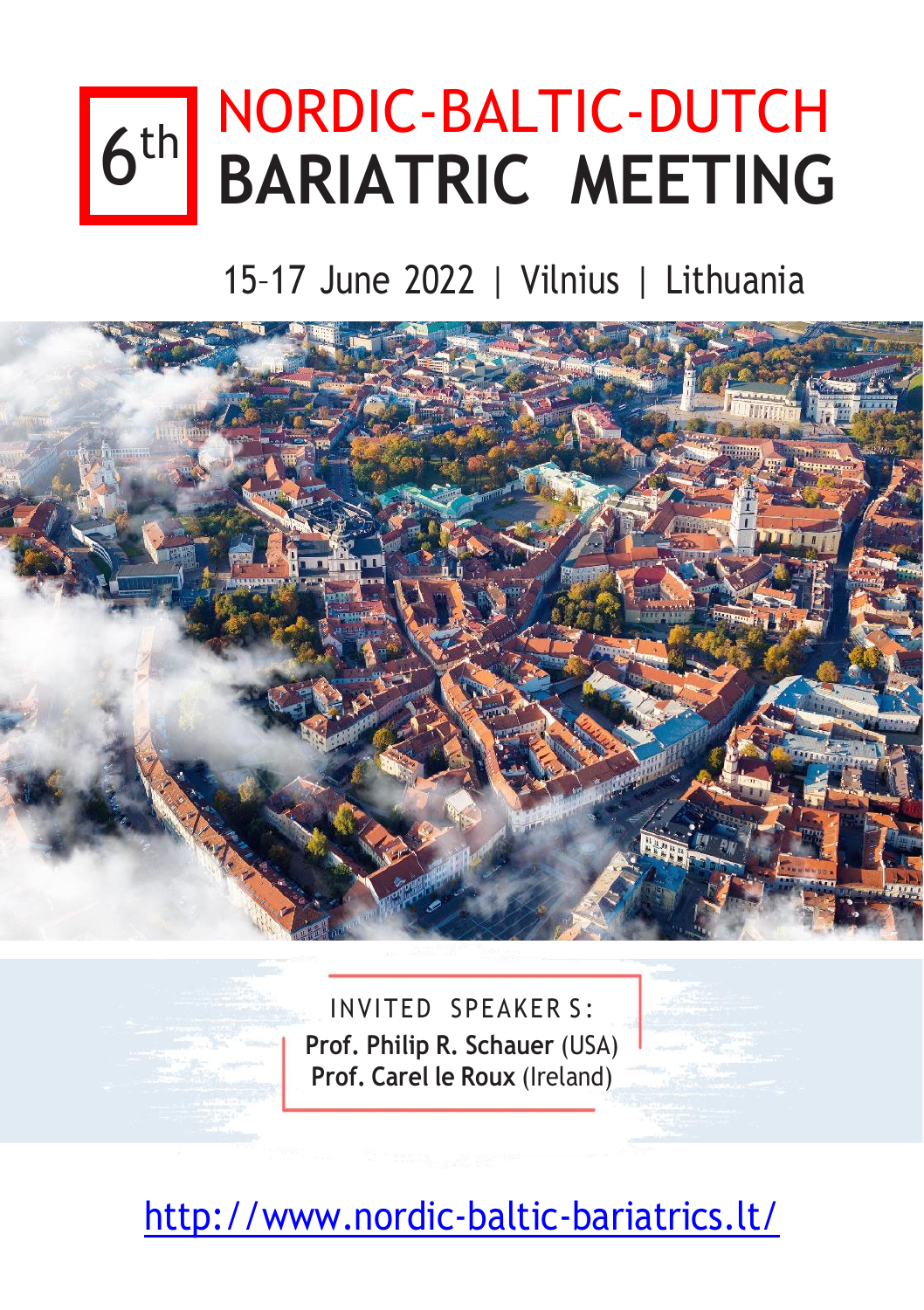### Dear Friends and Colleagues,

To plan a scientific meeting during the COVID-19 pandemic is a challenging task. The European countries are leaving lockdown one after another, but the wave of coronavirus infections is rising in the other parts of the world. The  $6^{\text{th}}$  biannual Nordic-Baltic-Dutch bariatric meeting is planned on 15<sup>th</sup>-17<sup>th</sup> of June, 2022 in Vilnius, the capital of Lithuania. This is the first time in the history of these meetings that we will invite our Scandinavian and Dutch colleagues to visit one of the Baltic countries. During the period of thirty years after separation from Soviet Union, Baltic countries (Estonia, Latvia and Lithuania) became modern, progressive societies highly dependent on innovation and science. This could be illustrated by the fact that one of the major sponsors of our meeting together with the industry will be Vilnius city municipality. The conference venue is located in the very centre of Vilnius, modern and vibrant city, with rich history, UNESCO World Heritage listed Old Town, quaint cobblestone streets and luscious parks. The program of the meeting will include keynote lectures of the experts from our region and beyond, eHealth and young scientist session, reports from Registry studies and extensive networking which has become an essential watermark of these meetings. Join us and participate in the discussions, accumulate and share knowledge in the atmosphere of openness, and experience Lithuanian hospitality.

#### **Prof. Almantas Maleckas**

On behalf of the Organizing Committee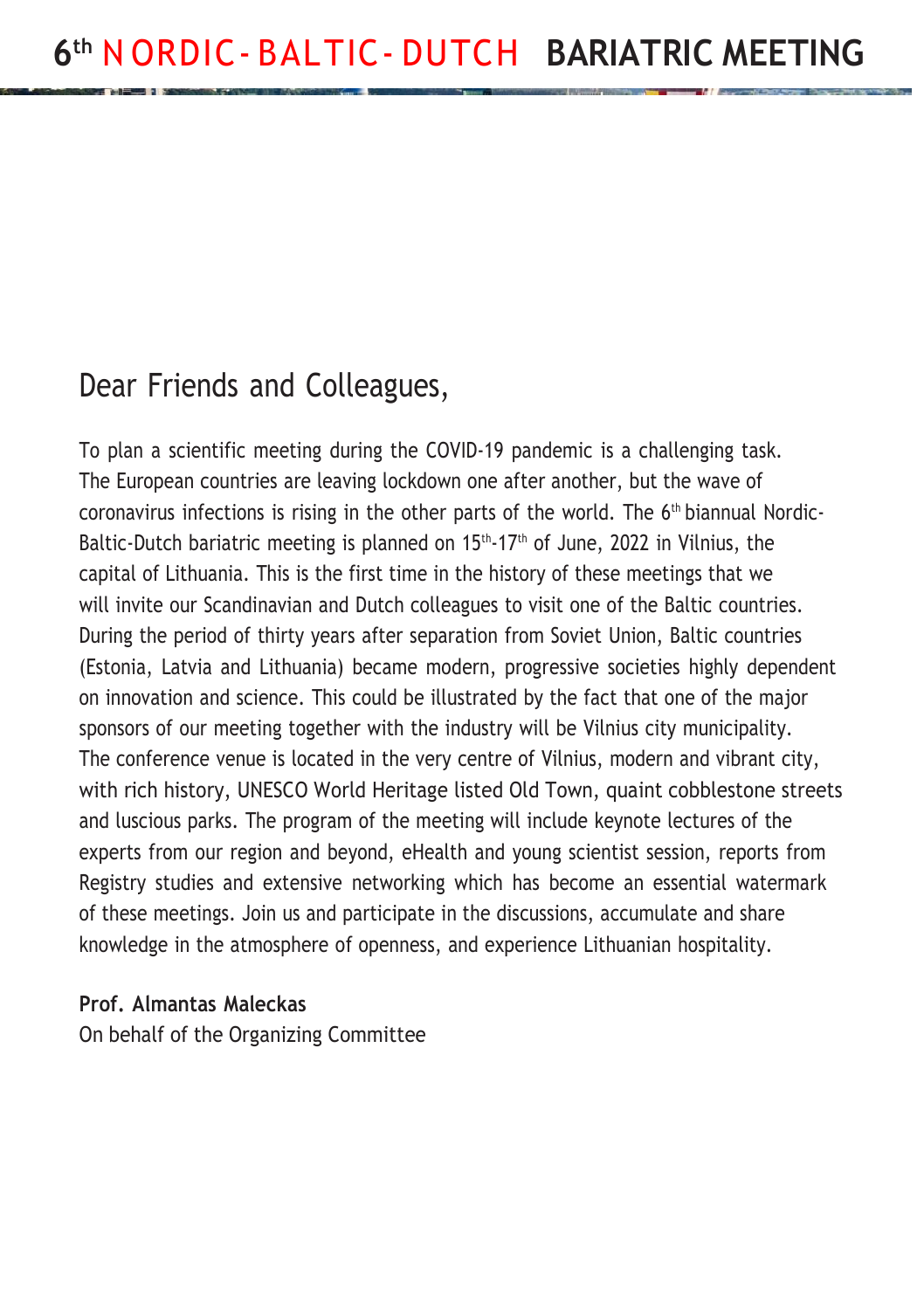#### **ORGANIZING COMMITTEE:**



Almantas Maleckas (Baltic countries)



Andrea Karen Floyd (Denmark)



Jon A. Kristinsson (Norway)



Paulina Salminen (Finland)



Magnus Sundbom (Sweden)



Hjortur Gislason (Iceland)



Simon Nienhuijs (Netherlands)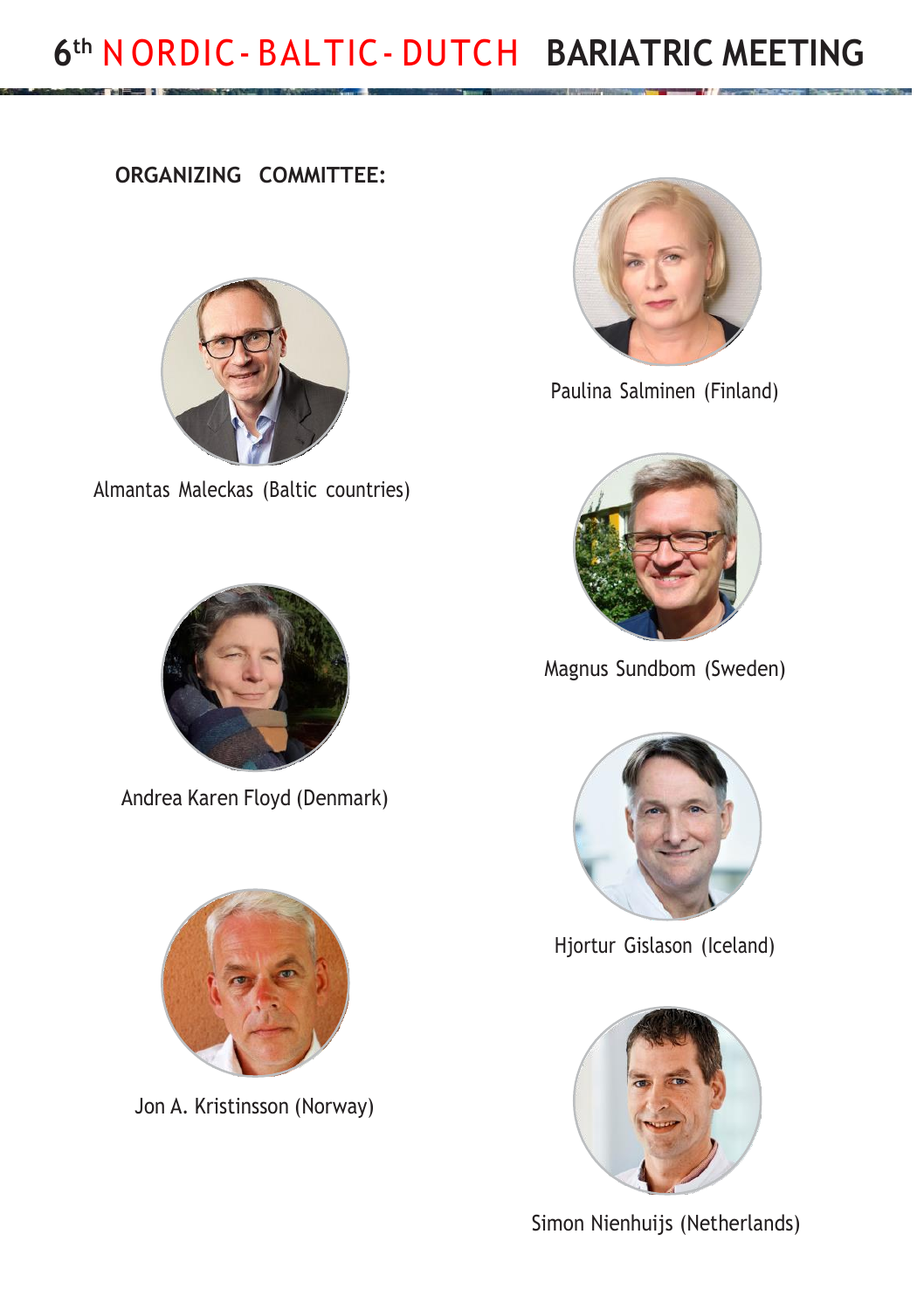#### **VENUE:**

Radisson Blu Hotel Lietuva (Konstitucijos Ave. 20, Vilnius)

**EVENT WEBSITE:** <http://www.nordic-baltic-bariatrics.lt/>

#### **REGISTRATION:**

All fees are requested in Euro. Registration will be processed only if accompanied by total payment.

#### REGISTRATION FEES – VAT 21% INCLUDED.

Registration will be open from 17th January, 2022

|             | UNTIL JUNE 2   | Onsite         |
|-------------|----------------|----------------|
| REGULAR FEE | <b>300 EUR</b> | <b>400 EUR</b> |

#### **REGISTRATION FEE INCLUDES:**

- Conference material
- Unlimited access to all scientific sessions
- Access to the exhibition
- Certificate
- Lunches
- Welcome reception
- Dinner
- Coffee breaks

| <b>ACCOMPANYING PERSON</b> | Welcome reception 30 EUR | Gala dinner 65 EUR |
|----------------------------|--------------------------|--------------------|
|----------------------------|--------------------------|--------------------|

#### **ACCOMMODATION:**

A block of rooms has been reserved at the conference venue by Meeting Secretariat. Single room – 85 eur / night.

Room fee includes: breakfast.

#### **MEETING SECRETARIAT:**

**CREATIVA** +370 603 78930 [info@creativa.lt](mailto:info@creativa.lt) [www.creativa.lt](http://www.creativa.lt/)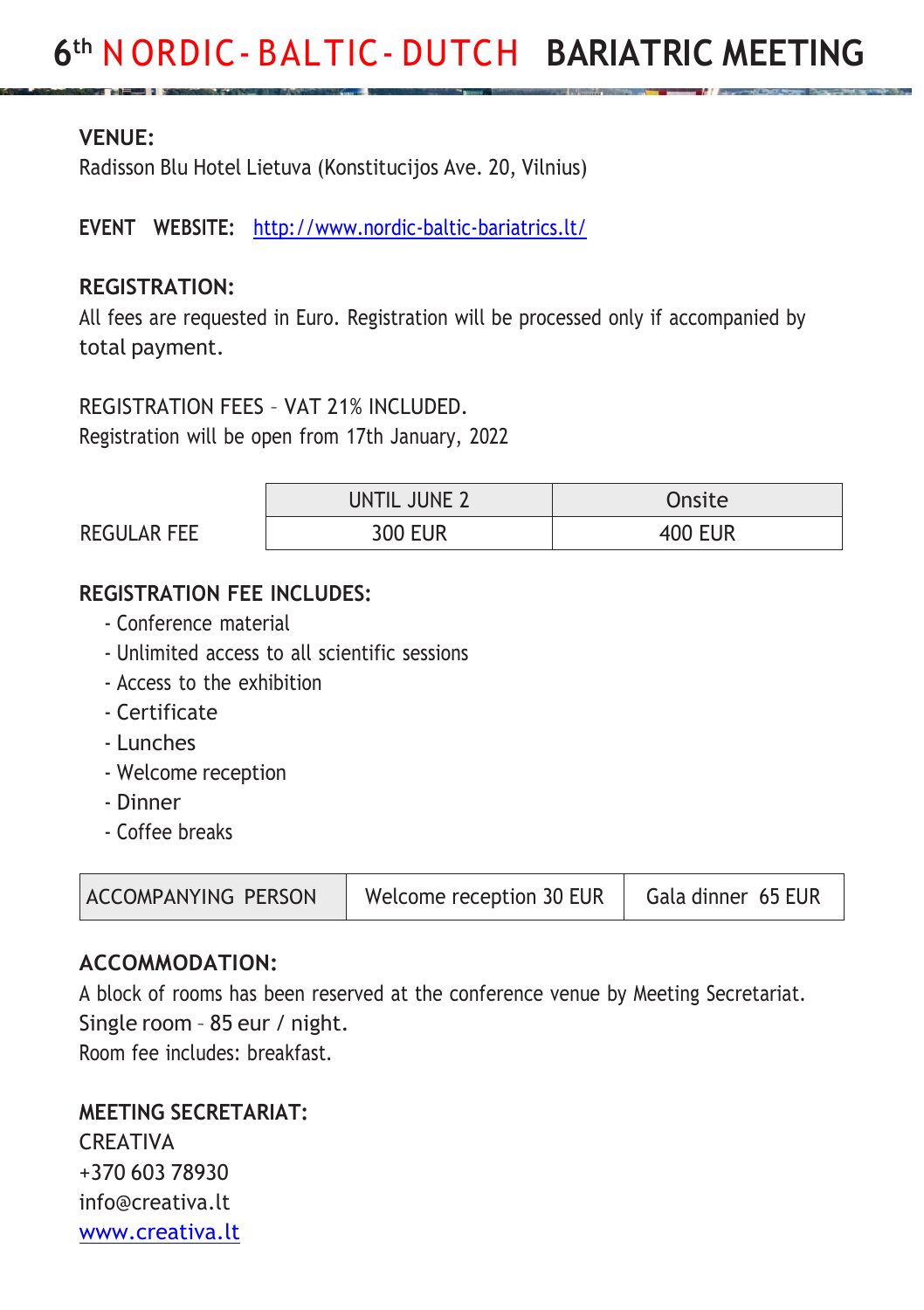### **SCIENTIFIC PROGRAM**

### **Wednesday 15th June 2022**

**Registration from 18:00 in the hotel and congress center**

| 18:00 - 22:00 | Registration in Conference center lobby |
|---------------|-----------------------------------------|
| 18:30 - 22:00 | Welcome ceremony: Tapas and networking  |

### **DAY 1 Thursday 16th June 2021**

| 08:00           | <b>Registration and exhibition</b>                                                                                                              |
|-----------------|-------------------------------------------------------------------------------------------------------------------------------------------------|
| 09:00           | Opening of the meeting. Almantas Maleckas, Lithuanian University<br>of Health Sciences Hospital (Lithuania)                                     |
| $09:05 - 11:30$ | <b>SESSION I: T2DM and metabolic surgery</b>                                                                                                    |
|                 | Chair: Almantas Maleckas (Lithuania), Paulina Salminen (Finland)                                                                                |
| $09:05 - 10:15$ | Bariatric surgery status from the organizing countries (7+3 min):<br>Denmark, Sweden, Norway, Island, Finland, Netherlands, Baltic<br>countries |
| $10:15 - 11:00$ | Keynote lecture: T2DM remission after metabolic surgery.<br>Philip R. Schauer, Cleveland Clinic (USA)                                           |
| $11:00 - 11:30$ | When do we treat T2DM with metabolic surgery? Internist point of<br>view. Carel LeRoux, University College Dublin (Ireland)                     |
| $11:30 - 12:30$ | Lunch and exhibition                                                                                                                            |
| $12:30 - 14:15$ | SESSION II: Complications after bariatric surgery                                                                                               |
|                 | Chair: Juris Zarinovs (Latvia), Andrea Karen Floyd (Denmark)                                                                                    |
|                 | Panel experts: Phil Schauer, Tom Mala, Paulina Salminen, Hjörtur<br>Gislason, Torsten Olbers, Magnus Sundbom                                    |
| $12:30 - 12:55$ | GERD and Barrett's - are they a long-term problem after bariatric<br>surgery? Paulina Salminen, Turku University Hospital (Finland)             |
| $12:55 - 13:20$ | Long-term complications after LRYGB. Tom Mala, Oslo University<br>Hospital (Norway)                                                             |
| $13:20 - 13:45$ | Reversal after LRYGB - when and why? Hjörtur Gislason, GB Obesitas<br>Hospital (Sweden)                                                         |
| $13:45 - 14:15$ | Panel and participant discussion: Optimal procedure selection -<br>a balance between target and adverse outcome                                 |
| $14:15 - 14:45$ | Coffee and exhibition                                                                                                                           |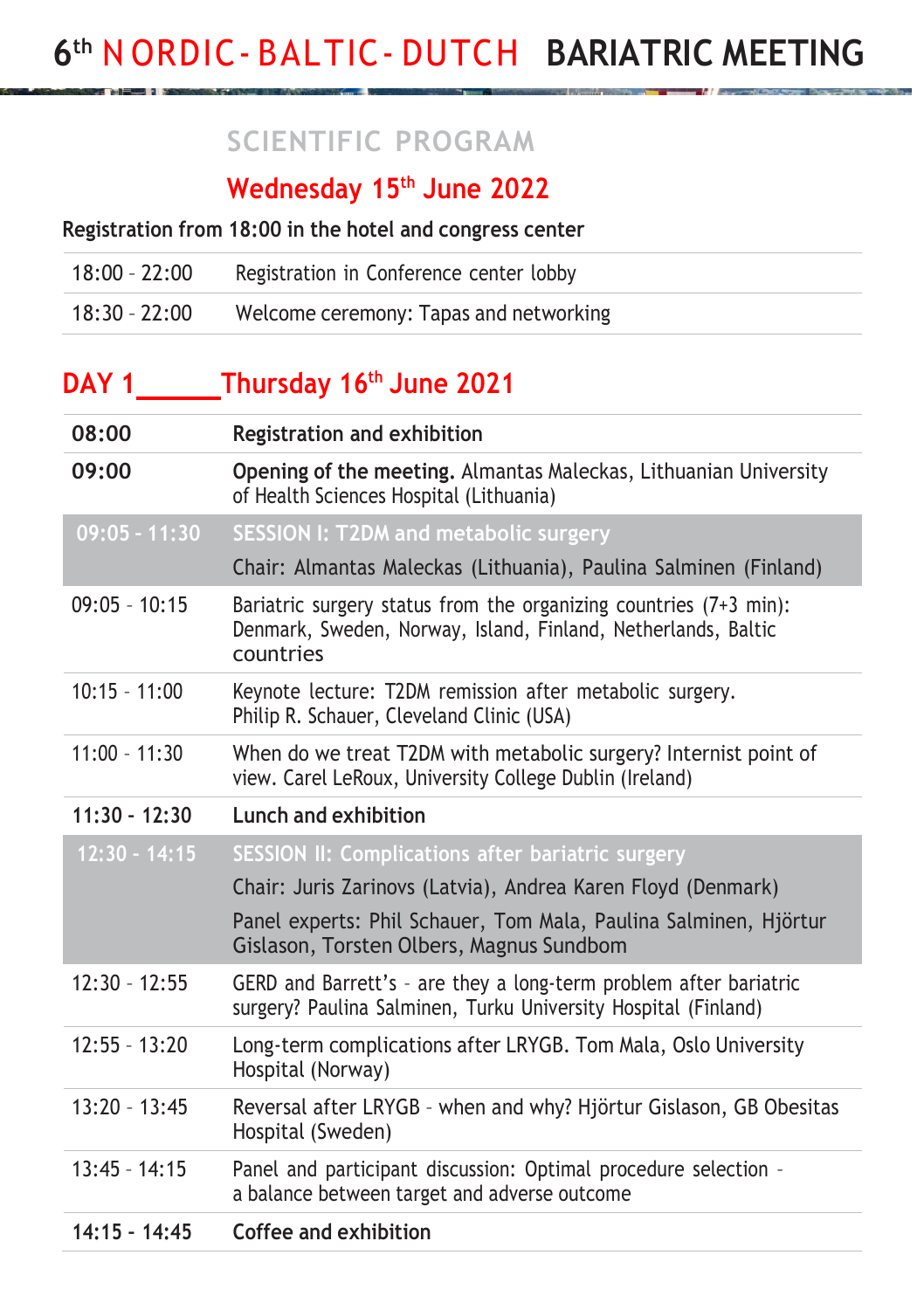| $08:30 - 10:50$ | SESSION IV: Back to the future: eHealth, future technologies, and<br>future knowledge<br>Chair: Simon Nienhuijs (Netherlands), Paulina Salminen (Finland) |
|-----------------|-----------------------------------------------------------------------------------------------------------------------------------------------------------|
| DAY 2           | Friday 17th June 2022                                                                                                                                     |
| 19:00           | <b>Dinner</b>                                                                                                                                             |
| $16:25 - 17:00$ | <b>Discussion</b>                                                                                                                                         |
| $16:00 - 16:25$ | Weight regain treatment options: Medicine + surgery, not medicine vs.<br>surgery. Carel LeRoux, University College Dublin (Ireland)                       |
| $15:35 - 16:00$ | Individual variation in response to standardized bariatric procedures.<br>Torsten Olbers, Linkoping University Hospital (Sweden)                          |
| $15:10 - 15:35$ | Weight regain after LSG: what is the optimal revisional procedure?<br>Philip R. Schauer, Cleveland Clinic (USA)                                           |
| $14:45 - 15:10$ | After LRYGB: distalization after LRYGB for weight regain.<br>Kamran Shah, Aleris Hospital (Norway)                                                        |
| $14:45 - 17:00$ | <b>SESSION III: Weight regain</b><br>Chair: Toomas Siilakivi (Estonia), Jon A. Kristinsson (Norway)                                                       |
|                 |                                                                                                                                                           |

08:30 – 08:55 eHealth and future technologies. Simon Nienhuijs, Catharina Hospital (Netherlands)

08:55 – 10:25 Young researcher session from all participating countries (10 min + 2 min)

- 8:55 9:07 Johanne Gormsen "Chronic pain in patients with gastric bypass", Denmark
- 9:07 9:19 Suzanne Hedberg "Aspects of Surgical Techniques for the Jenuno-Jejunostomy in Roux-en-Y Gastric Bypass", Sweden
- 9:19 9:31 Odd Bjørn Kjeldaas Salte "Ten years results after randomized study between Gastric bypass and Duodenal switch in patients with BMI between 50 and 60 kg/m2 (Asgaard study), Norway
- 9:31 9:43 Sofia Grönroos "10-Year Follow-up of Laparoscopic Sleeve Gastrectomy vs Roux-en-Y Gastric Bypass on Weight Loss, Comorbidities and Reflux - SLEEVEPASS Randomized Clinical Trial", Finland
- 9:43 9:55 Maksims Mukans "Deterioration in obesity condition during COVID 19 pandemic restrictions of bariatric surgery patients", Latvia